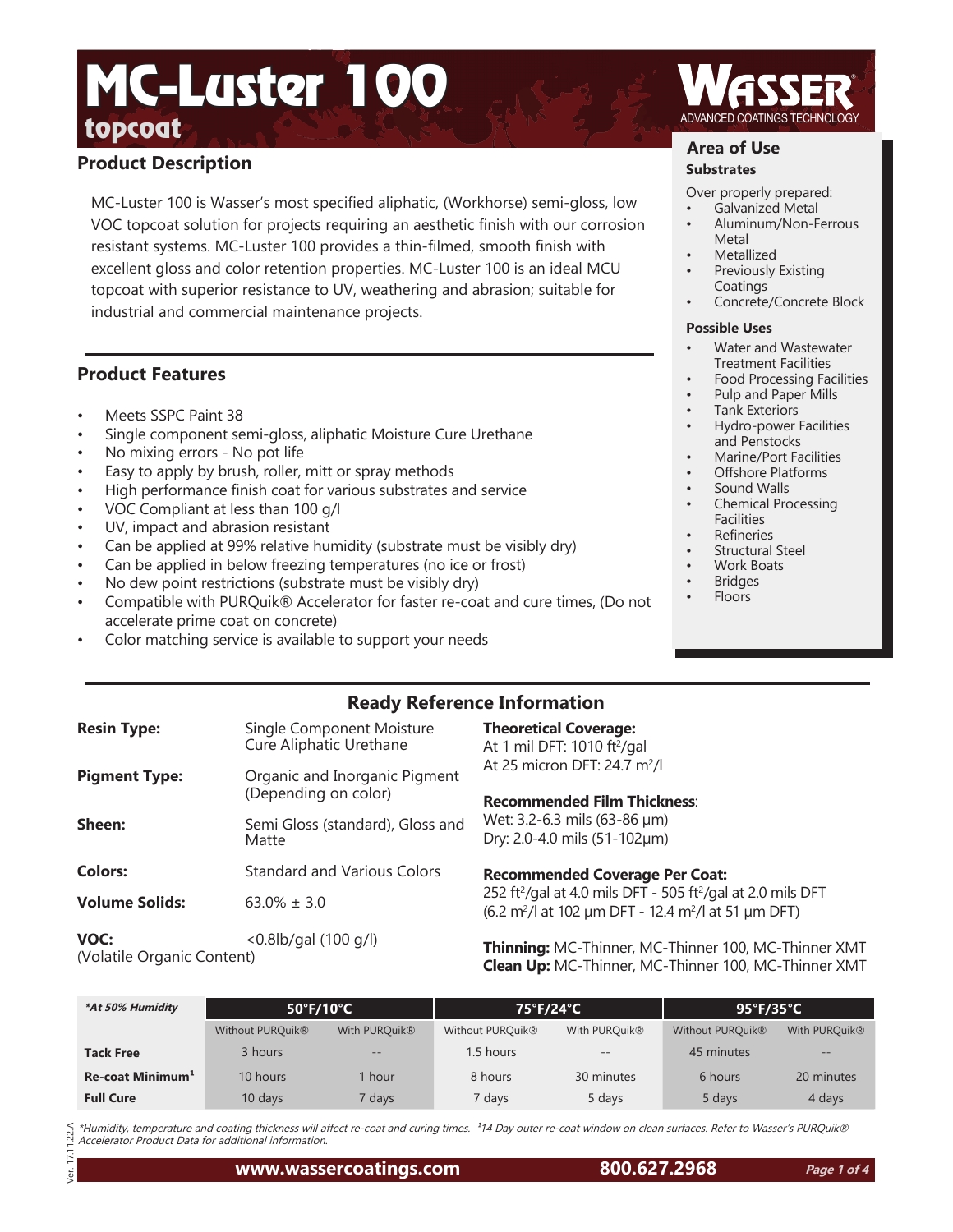# topcoat<sub>ing</sub> the state of the state of the state of the state of the state of the state of the state of the state of the state of the state of the state of the state of the state of the state of the state of the state of t MC-Luster 100

### **Recommended Systems**

| <b>Ferrous Metals (Full Removal):</b><br>1st Coat: MC-Zinc 100<br>2nd Coat: MC-Miomastic 100<br>3rd Coat: MC-Luster 100<br>Optional Clear Coat | 3.0-5.0 mils DFT<br>3.0-5.0 mils DFT<br>2.0-4.0 mils DFT |                                                          |  |
|------------------------------------------------------------------------------------------------------------------------------------------------|----------------------------------------------------------|----------------------------------------------------------|--|
| 4th Coat: MC-Antigraffiti 100<br>or MC-Clear 100                                                                                               |                                                          | 1.5-2.0 mils DFT                                         |  |
| Total System DFT:                                                                                                                              | 9.5-16.0 mils DFT                                        |                                                          |  |
| 1st Coat: MC-Miozinc 100<br>2nd Coat: MC-Ferrox B 100<br>3rd Coat: MC-Luster 100<br>Optional Clear Coat                                        | $3.0 - 5.0$<br>$3.0 - 5.0$<br>$2.0 - 4.0$                | mils<br>DFT<br>mils<br>DFT<br>mils<br>DFT                |  |
| 4th Coat: MC-Antigraffiti 100<br>or MC-Clear 100                                                                                               |                                                          | 1.5-2.0 mils DFT                                         |  |
| Total System DFT:                                                                                                                              |                                                          | 9.5-16.0 mils DFT                                        |  |
| 1st Coat: MC-Universal 100<br>2nd Coat: MC-Luster 100                                                                                          | $4.0 - 5.5$<br>$2.0 - 4.0$                               | mils<br>DFT<br>mils<br>DFT                               |  |
| Optional Clear Coat<br>3rd Coat: MC-Antigraffiti 100<br>or MC-Clear 100                                                                        |                                                          | 1.5-2.0 mils DFT                                         |  |
| Total System DFT:                                                                                                                              | 5.0-8.0 mils DFT                                         |                                                          |  |
| <b>Ferrous Metals (Overcoat):</b>                                                                                                              |                                                          |                                                          |  |
| 1st Coat: MC-Miozinc 100 (Spot Prime)<br>2nd Coat: MC-Miomastic 100<br>3rd Coat: MC-Luster 100<br>Optional Clear Coat                          |                                                          | 3.0-5.0 mils DFT<br>3.0-5.0 mils DFT<br>2.0-4.0 mils DFT |  |
| 4th Coat: MC-Antigraffiti 100<br>or MC-Clear 100                                                                                               |                                                          | 1.5-2.0 mils DFT                                         |  |
| Total System DFT:                                                                                                                              |                                                          | 9.5-16.0 mils DFT                                        |  |
| 1st Coat: MC-Universal 100 (Spot Prime)<br>2nd Coat: MC-Universal 100<br>3rd Coat: MC-Luster 100<br>Optional Clear Coat                        |                                                          | 4.0-5.5 mils DFT<br>4.0-5.5 mils DFT<br>2.0-4.0 mils DFT |  |
| 4th Coat: MC-Antigraffiti 100<br>or MC-Clear 100                                                                                               |                                                          | 1.5-2.0 mils DFT                                         |  |
| Total System DFT:                                                                                                                              | 11.5-17.0 mils DFT                                       |                                                          |  |

**Galvanized Metal:**

| 1st Coat: MC-Miomastic 100 | 3.0-5.0 mils DFT |  |
|----------------------------|------------------|--|
| 2nd Coat: MC-Luster 100    | 2.0-4.0 mils DFT |  |
| Total System DFT:          | 5.0-9.0 mils DFT |  |

#### **Aluminum/Non-Ferrous Metal:**

| 1st Coat: MC-Unviversal | 4.0-5.5 mils DFT     |
|-------------------------|----------------------|
| 2nd Coat: MC-Luster 100 | 2.0-4.0 mils DFT     |
| Total System DFT:       | $6.0 - 9.5$ mils DFT |

#### **Concrete /Concrete Block:**

| 1st Coat: MC-Unviversal 100 (Thinned 15-20%) 4.0-5.5 mils DFT |                      |
|---------------------------------------------------------------|----------------------|
| 2nd Coat: MC-Luster 100                                       | 2.0-4.0 mils DFT     |
| Total System DFT:                                             | $6.0 - 9.5$ mils DFT |
|                                                               |                      |

| 1st Coat: MC-CR 100     | 3.0-4.0 mils DFT |
|-------------------------|------------------|
| 2nd Coat: MC-Luster 100 | 2.0-4.0 mils DFT |
| Total System DFT:       | 5.0-8.0 mils DFT |

#### **Thermal Spray Metallizing:**

| 1st Coat: MC-Metallization Sealer (mist coat) |                      |
|-----------------------------------------------|----------------------|
|                                               | $0.6 - 0.8$ mils DFT |
| Flash off 15 minutes                          |                      |
| 2nd Coat: MC-Metallization Sealer             | $1.0 - 1.5$ mils DFT |
| 3rd Coat: MC-Luster 100                       | 2.0-4.0 mils DFT     |
| Total System DFT:                             | 3.6-6.3 mils DFT     |

\*Other Systems are available. Contact your Wasser Representative to answer any questions.

**www.wassercoatings.com 800.627.2968**

## **Compatible Coatings**

#### **Primers:**

MC-Zinc 100 MC-Miozinc 100 MC-Prepbond 100 MC-Universal 100 MC-CR 100 (for Concrete only) MC-Metallization Sealer

**Intermediates:** MC-Ferrox B 100 MC-Miomastic 100 MC-Universal 100

#### **Topcoats:**

MC-Antigraffiti 100 MC-Clear 100

**Coating Accelerator** PURQuik® Accelerator

## **Surface Preparation**

#### **Ferrous Metal**

Apply to clean, dry, Wasser recommended primers. Refer to the primer Product Data for additional information.

#### **Aluminum/Galvanized/Non-Ferrous Metals**

Prepare surfaces using SSPC-SP1 Solvent Cleaning and SSPC-SP12/NACE No. 5 Low Pressure Water Cleaning methods to remove surface contamination. Supplement weathered galvanized surface preparation with SSPC-SP2 and 3 Hand and Power Tool cleaning to remove excessive corrosion and impart surface profile on bare metal. Supplement new galvanized surface cleaning with SSPC-SP16 to impart surface profile and support mechanical adhesion.

#### **Concrete/Concrete Block**

The surface must be dry, free of surface contaminants, and in sound condition. Grease, and oil should be removed by ASTM D4258-83 (Re-approved 1999) and release agents should be removed by ASTM D4259 - 88 (Re-approved 1999). Refer to SSPC-SP13/NACE No 6 mechanical or chemical surface preparation methods for preparing concrete to suitable cleanliness for intended service. Surface preparation methods should impart sufficient surface profile for mechanical adhesion to occur. Ensure surface is thoroughly rinsed and dry prior to coating application. Allow a minimum 7 - 14 days cure time for new concrete prior to preparation and application.

#### **Previously Existing Coatings**

Prepare surfaces using SSPC-SP12/NACE No. 5 Low Pressure Water Cleaning methods to remove surface contamination. Supplement SSPC-SP 12 LPWC with SSPC-SP1 Solvent Cleaning and SSPC-SP2 and SSPC-SP3 Hand and Power Tool clean areas of corrosion and loose or flaking paint (feather edges of sound, existing paint back to a firm edge). Spot prime clean, bare metal with Wasser recommended primer. Sand glossy surfaces to provide profile. Apply a test sample to a small area to determine coating compatibility.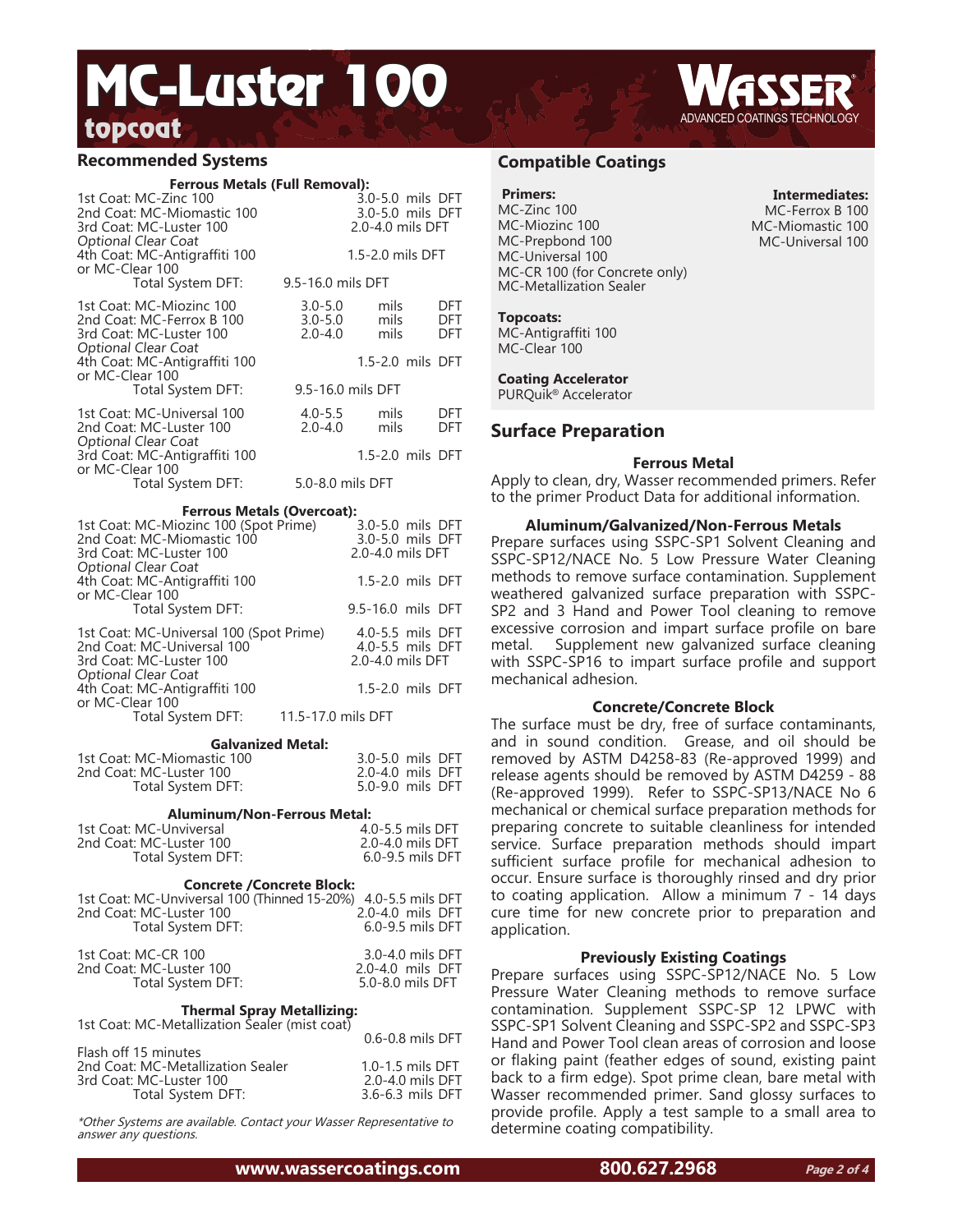# topcoat MC-Luster 100



## **Good Practices**

MC-Luster 100 is designed for application to a variety of substrates and tightly adhering, previously existing coatings. Apply a test sample to a small area to determine coating compatibility. Spot prime any areas cleaned to bare metal with a Wasser recommended primer.

The surface to be coated must be dry, clean, dull, and free from dirt, grease, oil, rust, mill scale, salts or any other surface contaminants that interfere with adhesion.

Ensure welds, repair areas, joints, and surface defects exposed by surface preparation are properly cleaned and treated prior to coating application.

Consult the referenced standards, SSPC-PA1 and your Wasser Representative for additional information or recommendations.

## **Application Information**

MC-Luster 100 can be applied by brush, roll, airless spray, mitt and conventional spray methods. Follow proper mixing instructions before applying.

## **Mixing:**

Material temperature must be 5°F above the dew point before opening and agitating. Power mix thoroughly prior to application. **Do not keep under constant agitation.** Apply a 2-4 oz solvent float over material to prevent moisture intrusion and cover pail.

### **Brush/Roller:**

| Brush:                                  | Natural Fiber                                           |  |  |
|-----------------------------------------|---------------------------------------------------------|--|--|
| Roller:                                 | Natural or synthetic fiber cover                        |  |  |
| Nap:                                    | $\frac{1}{4}$ " to $\frac{3}{8}$ "                      |  |  |
| Core:                                   | <b>Phenolic</b>                                         |  |  |
|                                         | Reduction: Typically not required. If necessary, reduce |  |  |
| with MC-Thinner 100, or MC-Thinner XMT. |                                                         |  |  |

## **Airless Spray:**

Pump Ratio: 28 - 40:1 2400-2800 psi Hose:  $\frac{1}{4}$ " to  $\frac{3}{8}$ " Tip Size: 0.011-0.017 Filter Size: 60 mesh (250 μm) Reduction: Typically not required. If necessary, reduce with MC-Thinner 100, or MC-Thinner XMT.

## **Conventional Spray/HLVP:**

| Fluid Nozzle:                                           | E Fluid Tip                 |  |  |
|---------------------------------------------------------|-----------------------------|--|--|
| Air Cap:                                                | 704 or 765                  |  |  |
| Atomizing Air:                                          | 45 - 75 lbs.                |  |  |
| Fluid Pressure:                                         | 15 - 20 lbs.                |  |  |
| Hose:                                                   | $\frac{1}{2}$ " ID; 50' Max |  |  |
| Reduction: Typically not required. If necessary, reduce |                             |  |  |
| with MC-Thinner or MC-Thinner 100.                      |                             |  |  |

### **Reducer:**

MC-Thinner, MC-Thinner 100, or MC-Thinner XMT. Reduction is typically not required. If desired, thin up to 15% with MC-Thinner or MC-Thinner 100. MC-Thinner XMT is an exempt solvent specially formulated for Series 100 MCU. Thin in accordance with local and federal regulatory standards.

#### **Clean up:**

MC-Thinner, MC-Thinner 100. If Wasser thinners are not available, use MEK, MIBK, Xylene, or a 50:50 blend of Xylene and MEK or MIBK, or acetone for clean up only. Do not add unauthorized solvents to a Wasser coating.

# **Application Conditions**

**Temperature:** 20°- 100° F (-8°- 38° C). This temperature range should be achieved for ambient, surface and material temperature. Substrate must be visibly dry and frost free. On applications below 33° F (0.5° C), Steel temperatures should be 5°F above the dew point temperature. MC-Thinner 100 is recommended for spray application in temperatures above 90°.

## **Relative Humidity:** 6% - 99%.

**Coating Accelerator:** PURQuik® Accelerator. See Wasser's PURQuik® Accelerator Product Data for information. (Do not accelerate when used as prime coat on concrete)

**Storage:** Store off the ground in a dry, protected area in temperature between 40 - 100<sup>o</sup>F (4 - 38<sup>o</sup>C). MCU containers must be kept sealed when not in use. Use a solvent float to reseal partial containers.

**www.wassercoatings.com 800.627.2968**